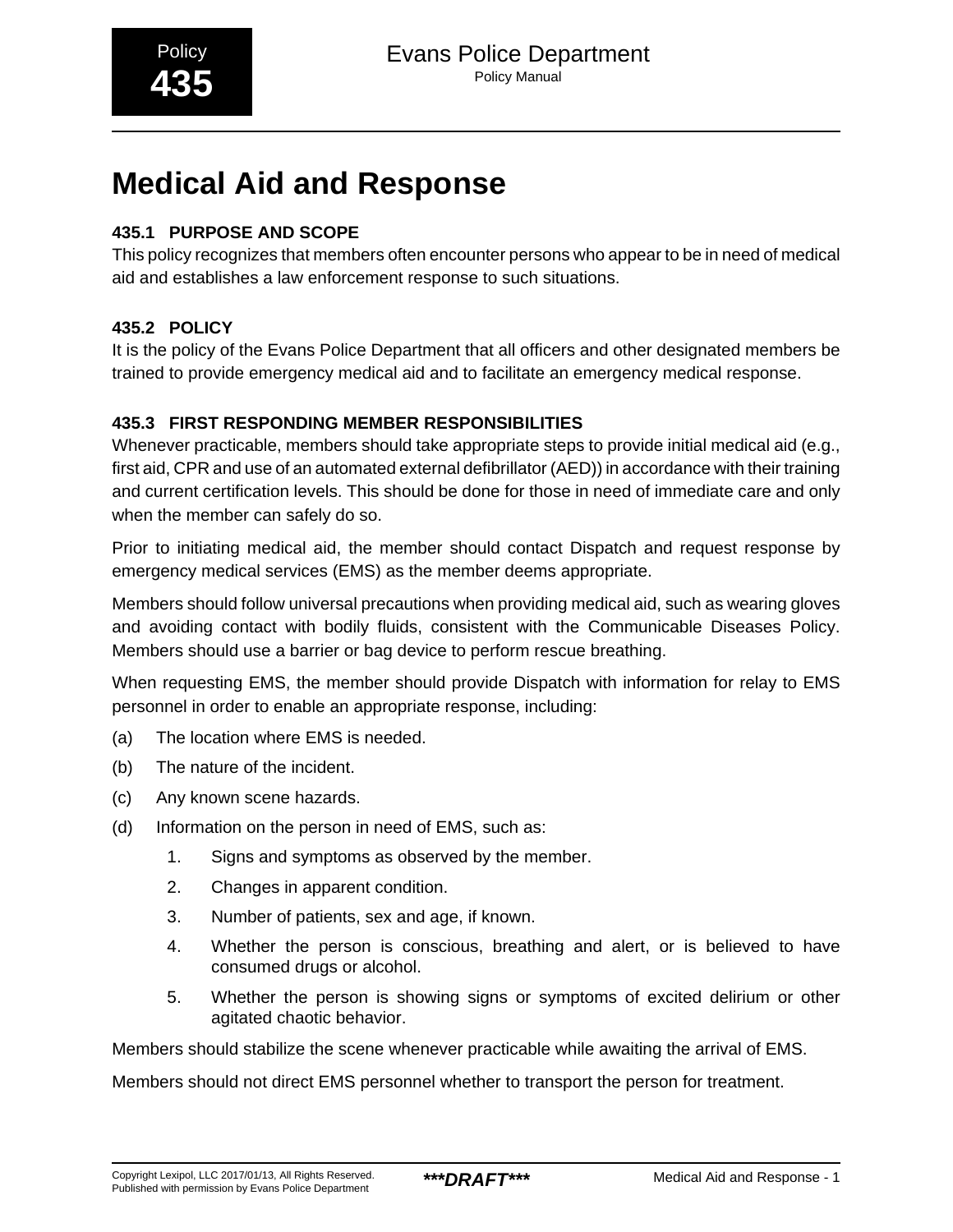## Medical Aid and Response

## **435.4 TRANSPORTING ILL AND INJURED PERSONS**

Except in extraordinary cases where alternatives are not reasonably available, members should not transport persons who are unconscious, who have serious injuries or who may be seriously ill. EMS personnel should be called to handle patient transportation.

Officers should search any person who is in custody before releasing that person to EMS for transport.

An officer should accompany any person in custody during transport in an ambulance when requested by EMS personnel, when it reasonably appears necessary to provide security, when it is necessary for investigative purposes or when so directed by a supervisor.

Members should not provide emergency escort for medical transport or civilian vehicles.

#### **435.5 PERSONS REFUSING EMS CARE**

If a person who is not in custody refuses EMS care or refuses to be transported to a medical facility, an officer shall not force that person to receive care or be transported. However, members may assist EMS personnel when EMS personnel determine the person lacks mental capacity to understand the consequences of refusing medical care or to make an informed decision and the lack of immediate medical attention may result in serious bodily injury or the death of the person.

In cases where mental illness may be a factor, the officer should consider proceeding with a 72 hour treatment and evaluation in accordance with the Civil Commitments Policy.

If an officer believes that a person who is in custody requires EMS care and the person refuses, he/she should encourage the person to receive medical treatment. The officer may also consider contacting a family member to help persuade the person to agree to treatment or who may be able to authorize treatment for the person.

If the person still refuses, the officer will require the person to be transported to the nearest medical facility. In such cases, the officer should consult with a supervisor prior to the transport.

Members shall not sign refusal-for-treatment forms or forms accepting financial responsibility for treatment.

### 435.5.1 SICK OR INJURED ARRESTEE

If an arrestee appears ill or injured, or claims illness or injury, he/she should be medically cleared prior to booking. If the officer has reason to believe the arrestee is feigning injury or illness, the officer should contact a supervisor, who will determine whether medical clearance will be obtained prior to booking.

If the jail or detention facility refuses to accept custody of an arrestee based on medical screening, the officer should note the name of the facility person refusing to accept custody and the reason for refusal, and should notify a supervisor to determine the appropriate action.

Arrestees who appear to have a serious medical issue should be transported by ambulance. Officers shall not transport an arrestee to a hospital without a supervisor's approval.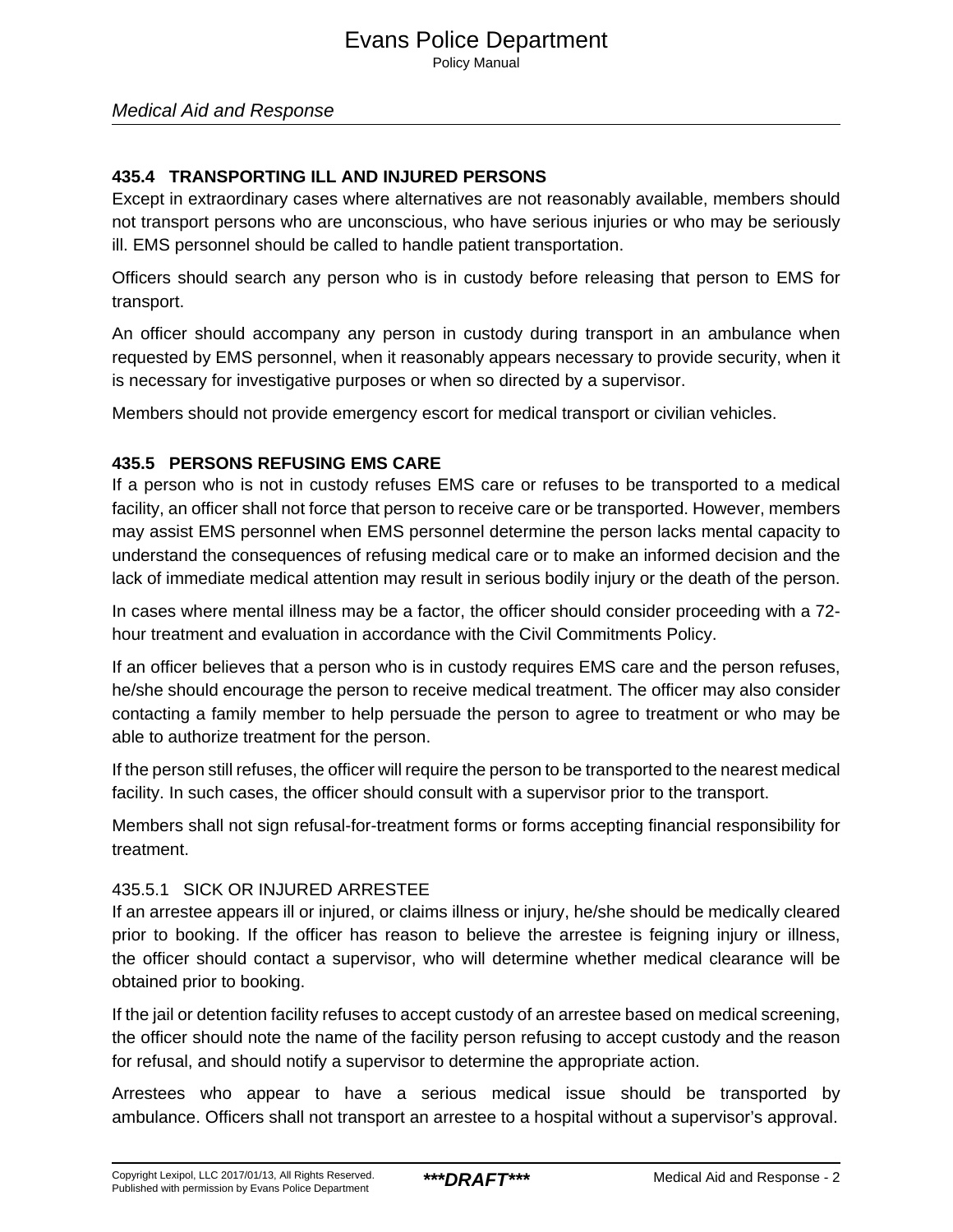## **435.6 MEDICAL ATTENTION RELATED TO USE OF FORCE**

Specific guidelines for medical attention for injuries sustained from a use of force may be found in the Use of Force, Handcuffing and Restraints, Control Devices and Techniques, and Conducted Energy Device policies.

## **435.7**

## **435.8 AUTOMATED EXTERNAL DEFIBRILLATOR (AED) USE**

A member should use an AED only after the member has received the required training (CRS § 13-21-108.1).

## 435.8.1 AED USER RESPONSIBILITY

Members who are issued AEDs for use in department vehicles should check the AED at the beginning of the shift to ensure it is properly charged and functioning. Any AED that is not functioning properly will be taken out of service and given to the N/A who is responsible for ensuring appropriate maintenance.

Following use of an AED, the device shall be cleaned and/or decontaminated as required. The electrodes and/or pads will be replaced as recommended by the AED manufacturer.

Any member who uses an AED shall contact Dispatch as soon as possible and request response by EMS (CRS § 13-21-108.1).

#### 435.8.2 AED REPORTING

Any member using an AED will complete an incident report detailing its use.

## 435.8.3 AED TRAINING AND MAINTENANCE

The N/A should ensure appropriate training that includes training in CPR and AED use is provided to members authorized to use an AED (CRS § 13-21-108.1).

The N/A is responsible for ensuring AED devices are appropriately maintained and tested consistent with the manufacturer's operational guidelines, and will retain records of all maintenance and testing in accordance with the established records retention schedule (CRS § 13-21-108.1).

## **435.9 ADMINISTRATION OF OPIATE ANTAGONIST**

Only members authorized by the Department may possess or administer an opiate antagonist such as naloxone hydrochloride or any similarly acting drug for the treatment of a drug overdose. The medication shall be administered in accordance with training.

## 435.9.1 OPIATE ANTAGONIST USER RESPONSIBILITIES

Members who are qualified to administer an opiate antagonist should handle, store and administer the medication consistent with their training. The antagonist is to be carried on the officer's person at all times while on duty and not stored in patrol vehicles. Members should check the medication and associated administration equipment at the beginning of their shift to ensure